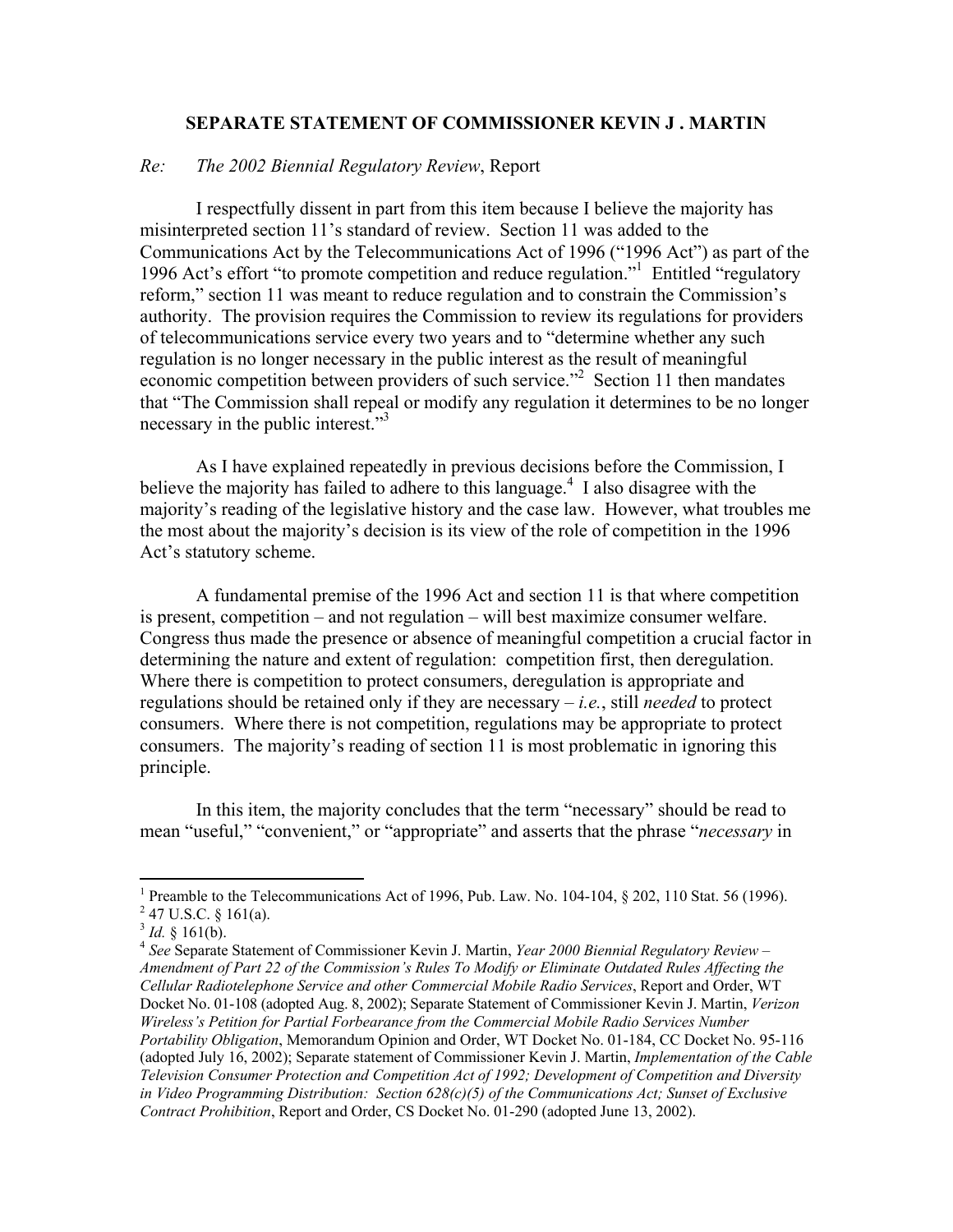the public interest" means nothing more than "in the public interest."<sup>5</sup> As the majority reads section 11 then, the Commission is required to conduct a thorough analysis of all covered rules, conducting a market analysis to determine the state of competition relevant to each rule and then make an affirmative finding on whether each rule is "in the public interest." The problem with this reading is that, even without section 11, the Commission already has a statutory obligation to maintain only those rules that are in the public interest. Why would the Commission be required to conduct a market analysis if, regardless of the result of the analysis, the Commission has an obligation to eliminate rules no longer in the public interest? Either the presence of competition is irrelevant and section 11's standard is essentially meaningless, or section 11 allows the Commission to maintain regulations acknowledged to be no longer in the public interest if their lack of support was not due to the presence of competition. Either answer renders the statute "absurd[]."<sup>6</sup>

 Nevertheless, the majority attempts both of them. On the one hand, the majority insists that the presence of competition matters under its interpretation, because, it argues, in conducting section 11's "thorough analysis of all covered rules," the Commission need repeal or modify only those rules that are no longer in the public interest as a result of the presence of competition.<sup>7</sup> Thus, it would seem to be entirely proper for the Commission, in a section 11 proceeding, to acknowledge that numerous regulations are no longer in the public interest but maintain them because their lack of support was caused by something other than the presence of competition, such as, for example, technological obsolescence. But on the other hand, the majority insists that the Commission must repeal or modify any rule found to be not in the public interest during a section 11 review, even if the reason for the rule's flaw is not the presence of competition: "If the Biennial Review process identifies rules that have become obsolete based on factors other than competition . . . the broad and clear deregulatory goals of the Act and our general public interest obligations require that we modify or eliminate such rules."<sup>8</sup> If this is true, however, it is unclear why the presence or absence of competition has any relevance. The majority offers no explanation.

 There is little reason, moreover, for the majority to read the statute in this manner. Both the Supreme Court and the D.C. Circuit have held that the term "necessary" in the 1996 Act should be read in accordance with its ordinary meaning and does not mean merely "useful," "convenient," or "appropriate." The majority does not point to a single case construing the 1996 Act or, indeed, any statute intended to limit regulatory authority that supports its interpretation. Moreover, the majority not only interprets "necessary" in a manner that conflicts with the term's plain meaning; it goes on to read the word entirely out of the statute. In the majority's view, when "necessary" means "useful," "convenient," or "appropriate," the phrase "necessary in the public interest" means *exactly the same thing* as "in the public interest."

<sup>&</sup>lt;sup>5</sup> *See* Report ¶| 15, 17-18.<br><sup>6</sup> *Id*. || 18 n.35.<br><sup>7</sup> Separate Statement of Ch

<sup>&</sup>lt;sup>7</sup> Separate Statement of Chairman Powell and Commissioner Abernathy; *see* Report ¶ 23-27.

<sup>&</sup>lt;sup>8</sup> Separate Statement of Chairman Powell and Commissioner Abernathy.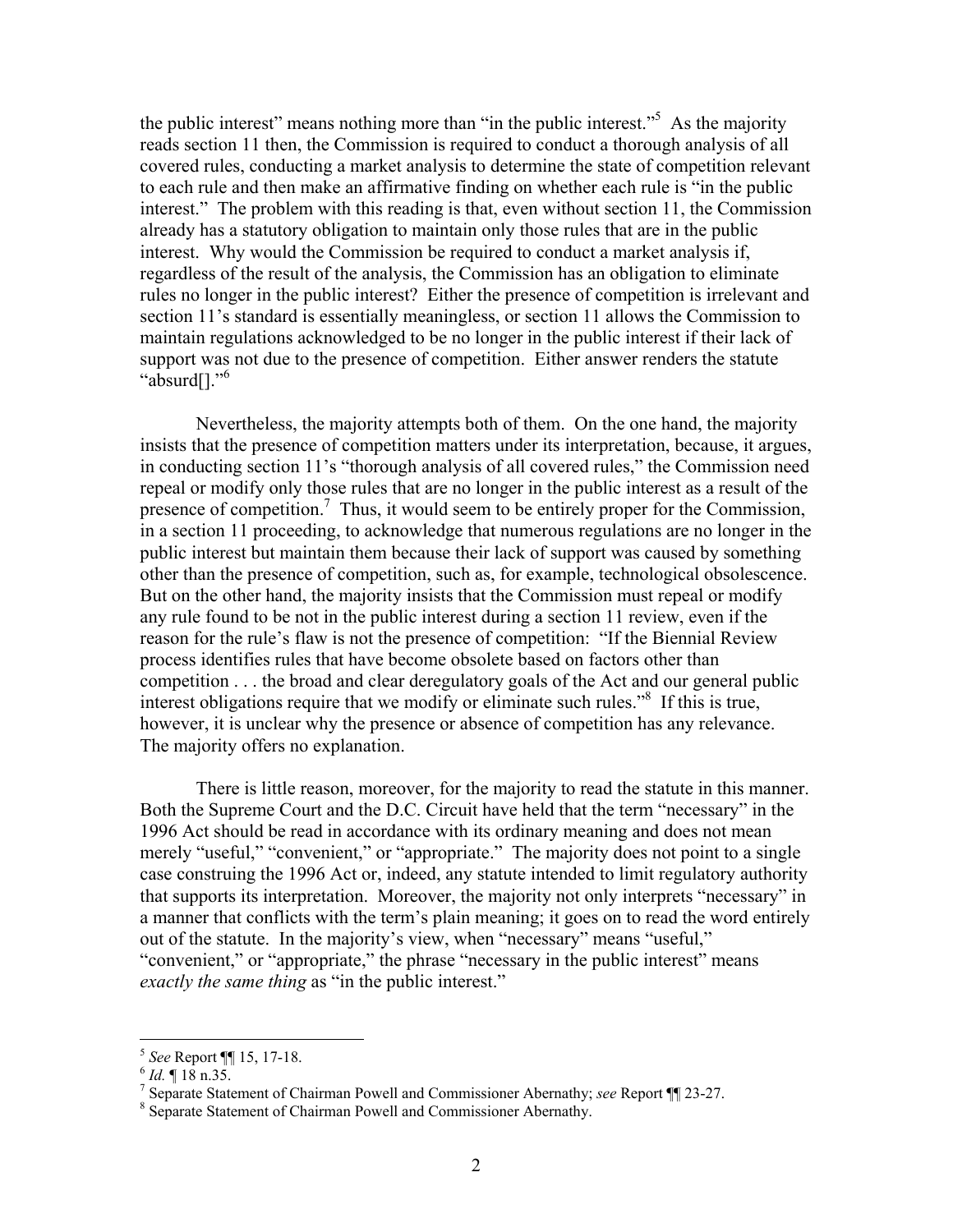The majority's only real argument is that reading section 11's standard to require anything more than a showing that a regulation is in the public interest would require a greater showing when deciding whether to retain a rule than in deciding whether to adopt the rule in the first place. There are good reasons, however, to have a more permissive standard for deciding whether to adopt a rule. For example, unlike a decision whether to retain a rule, which is made after the rule has been in operation at least two years, a decision whether to adopt a rule is necessarily a predictive judgment that cannot be based on actual evidence of the rule's impact. The statute's text specifically recognizes this distinction. The decision whether to adopt a rule is governed by section 201(b) of the Communications Act, which, unlike section 11, requires only a determination that a rule is likely to – or "may" – be necessary in the public interest: "The Commission may prescribe such rules and regulations as *may* be necessary in the public interest to carry out the provisions of this chapter."<sup>9</sup> The majority offers no basis whatsoever for equating the determination that a rule "*may* be necessary in the public interest" with the determination that a rule is "necessary in the public interest," which the majority has already argued means exactly the same thing as "in the public interest." The only way to make sense of the majority's argument is once again to read words completely out of the statute.

 In my view, Congress intended section 11 to be a significant and coherent deregulatory provision that turns on the presence of competition to protect consumers. Competition is the best method of providing consumers choice, innovation, and affordability. Where meaningful competition is not present, Congress understood the importance of regulation, and the Commission has some latitude to adopt and maintain regulations. But where meaningful competition is present, regulation may be unnecessary or even harmful. Where there is such competition, section 11 requires repeal or modification of regulations that are no longer "*necessary* in the public interest" – a burden that, as the provision's terms make plain, is more substantial than the "in-thepublic-interest" standard. This interpretation is faithful to the statute's language and best effectuates Congress's intent.

## **I. The Majority's Interpretation Conflicts With The Statute's Text**

 My reading of section 11 begins, as it must, with the statute's language. The Communications Act contains no statutory definition of the term "necessary," and, thus, the term should be construed "in accordance with its ordinary or natural meaning." *FDIC v. Meyer*, 510 U.S. 471, 476 (1994). The term "necessary" is ordinarily defined as "absolutely required," "indispensable," or "essential." *Merriam Webster's Collegiate Dictionary* 774 (10th ed. 2000). Indeed, the majority acknowledges that "the word 'necessary' has an everyday meaning that implies indispensable." Report ¶ 15.

 Both the Supreme Court and the D.C. Circuit have held, in interpreting other sections of the 1996 Act, that the term "necessary" must be read in accordance with its ordinary meaning and thus cannot mean merely "useful," "convenient," or "appropriate." In *AT&T vs. Iowa Utilities Board*, for example, the Supreme Court addressed section  $251(d)(2)$  of the Act, which requires the Commission to consider whether access to a

 $9^9$  47 U.S.C. § 201(b) (emphasis added).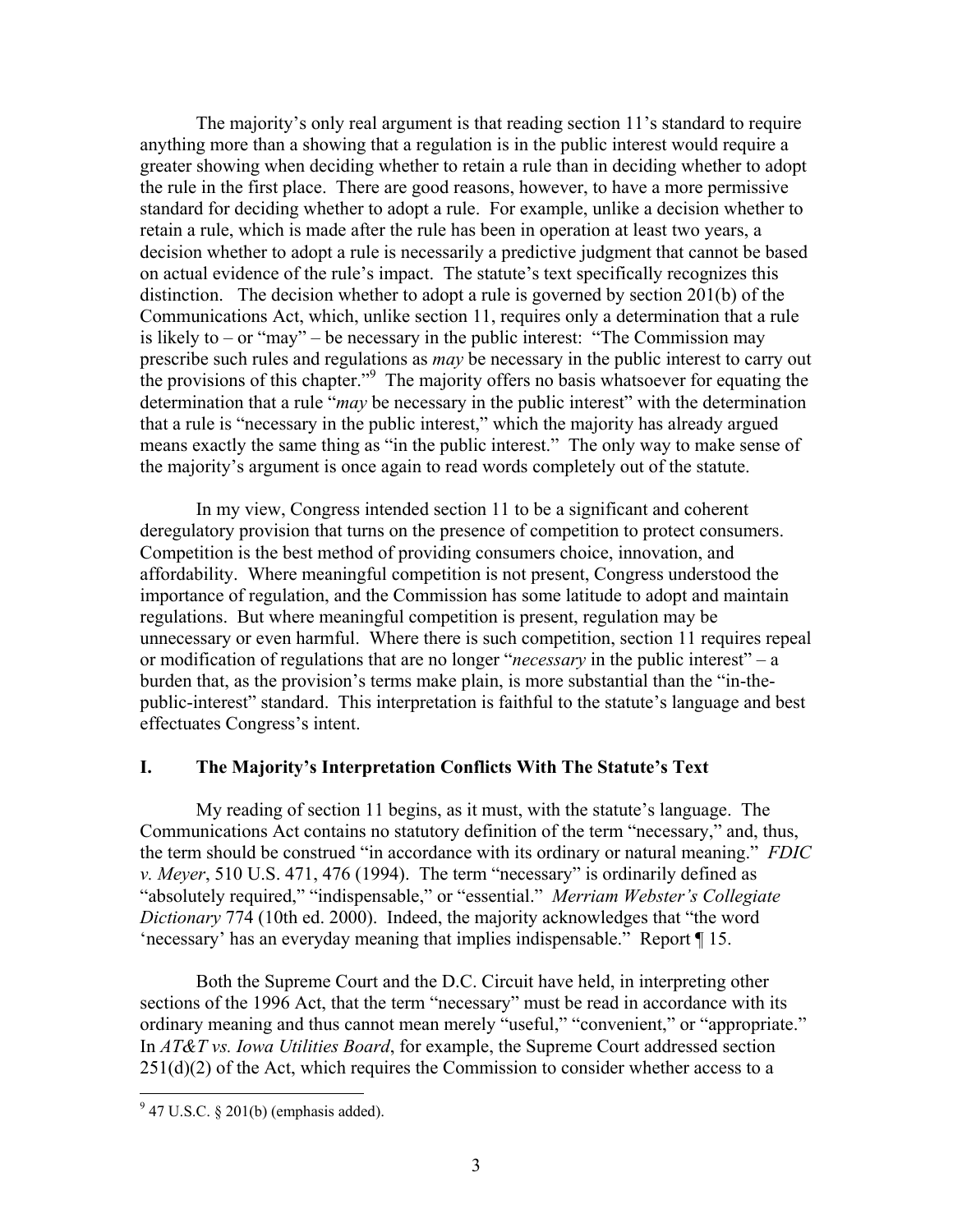proprietary network element is "necessary" before ordering incumbent local exchange carriers ("LECs") to provide the element to competitors. *See AT&T Corp. v. Iowa Utils. Bd.*, 525 U.S. 366 (1999). The Commission had found that access to an element is necessary if its denial would cause a competitor any increase in cost or decrease in quality. The Court rejected this interpretation: "the Commission's assumption that any increase in cost (or decrease in quality) imposed by denial of a network element renders access to that element 'necessary' . . . is simply not in accord with the ordinary and fair meaning of [the statute's] terms." *Id.* at 389-90.

The D.C. Circuit came to a similar conclusion in interpreting section  $251(c)(6)$ , which requires incumbent LECs to provide for physical collocation of equipment "necessary" for interconnection or access to unbundled network elements. *See GTE Serv. Corp. v. FCC*, 205 F.3d 416 (2000). The Commission had interpreted this language to require collocation of any equipment "used or useful" for either interconnection or access to unbundled network elements. Rejecting the Commission's interpretation, the D.C. Circuit held that the statute must be interpreted in accordance with its plain meaning: "As is clear from the Court's judgment in *Iowa Utilities Board*, a statutory reference to 'necessary' must be construed in a fashion that is consistent with the ordinary and fair meaning of the word, *i.e.*, so as to limit 'necessary' to that which is required to achieve a desired goal." *Id.* at 423. The Court concluded that the word "necessary" is "fairly straightforward. Something is necessary if it is required or indispensable to achieve a certain result." *Id.* at 422.

 To challenge this precedent, the majority makes much of *Sinclair Broadcasting Group, Inc. v. FCC*, 284 F.3d 148 (D.C. Cir. 2002), a case addressing the Commission's local television ownership rule, which limits ownership of multiple television stations in the same market. The D.C. Circuit in that case applied the "necessary in the public interest" standard of section 202(h) of the 1996 Act. Similar to section 11, section 202(h) requires the Commission to review its broadcast ownership rules biennially to "determine whether any of such rules are necessary in the public interest as the result of competition." 1996 Act § 202(h). The majority argues that *Sinclair* supports its interpretation of "necessary in the public interest" because the Court "ultimately upheld the bulk of the Commission's local ownership rule" and rejected other aspects of the rule for "lack of a reasonable explanation, rather than a higher public interest standard." Report ¶ 20.

 But this argument makes no sense. To begin with, the meaning of the "necessary in the public interest" standard was not even at issue in *Sinclair*. Indeed, the majority concedes that the case "did not expressly address the meaning of the phrase." Report ¶ 20. That alone makes reliance on the case misplaced, as it is a long standing principle that judicial decisions do not serve as precedent for points that were not raised and analyzed. *See*, *e.g.*, *United States v. Verdugo-Urquidez*, 494 U.S. 259, 272 (1990).<sup>10</sup> Even leaving aside that problem, however, the majority's argument does not hold together. The mere fact that *Sinclair* upheld parts of the local television ownership rule

1

<sup>10</sup> *See also*, *e.g.*, *Hagans v. Lavine*, 415 U.S. 528, 533, n.5 (1974); *United States v. L.A. Tucker Truck Lines, Inc.*, 344 U.S. 33, 37-38 (1952).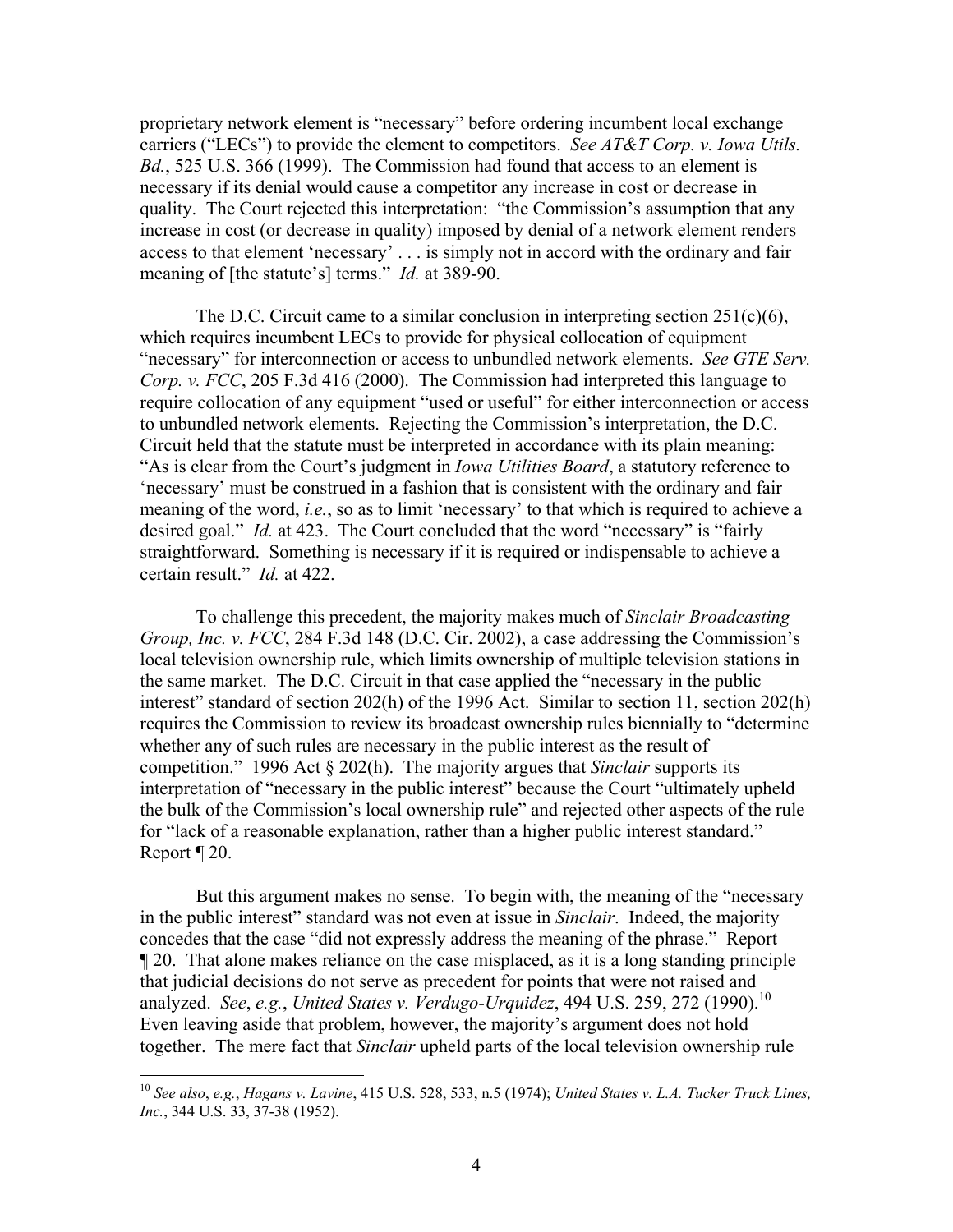under the "necessary in the public interest" standard could have no bearing whatsoever on the interpretive question at issue here unless those parts were merely "useful" or "appropriate" in the public interest but could not meet a higher standard – a point that is not readily apparent and that the majority in no way asserts. The majority's refusal even to make such an assertion, which is an essential premise of its argument, is a telling acknowledgment of the argument's weakness. Additionally, the fact that the court rejected other aspects of the local television ownership rule for lack of a reasonable explanation tells us nothing about whether there were additional flaws in the Commission's reasoning, as courts almost never address every ground upon which their decisions might rest. *See*, *e.g.*, *COMSAT Corp. v. FCC*, 283 F.3d 344, 349 (D.C. Cir. 2002).

 Moreover, if we are going to look to the reasoning of cases that lack precedential value, the case most on point is *Fox Television Stations, Inc. v. FCC*, 280 F.3d 1027 (D.C. Cir.), *reh'g granted in part*, 293 F.3d 537 (D.C. Cir. 2002). In that case, the D.C. Circuit vacated the Commission's Cable/Broadcasting Cross Ownership rule ("CBCO"), which restricted the ability of television licensees to hold cable franchises. The Court applied the "necessary in the public interest" standard of section 202(h) and, in its initial opinion, rejected the precise argument the majority makes here. Specifically, the Court found that that "the Commission applied too lenient a standard when it concluded only that the CBCO Rule 'continues to serve the public interest,' and not that it was 'necessary' in the public interest." *Fox*, 280 F.3d at 1050. According to the Court, "*The statute is clear that a regulation should be retained only insofar as it is necessary in, not merely consonant with, the public interest.*" *Id.* (emphasis added). On the Commission's petition for rehearing, the Court removed this reasoning from its opinion, because the issue had not been briefed by the parties and was unnecessary to the Court's decision. *See Fox*, 293 F.3d at 540-41. But the Court left open the proper interpretation of "necessary in the public interest," and its initial reasoning remains persuasive. At the very least, this explicit discussion of the issue by the D.C. Circuit is far more compelling than anything the majority gleans from *Sinclair*. 11

# **II. Legislative History Does Not Support The Majority's Interpretation**

 Despite the case law interpreting "necessary" in the 1996 Act and the majority's acknowledgment that "the word 'necessary' has an everyday meaning that implies indispensable," the majority concludes that the term should instead be read to mean "useful," "convenient," or "appropriate." *See* Report [15. The majority rests this conclusion in large part on a brief paragraph in the 1996 Act Conference Report, which appears to equate the phrase "necessary in the public interest" with the phrase "in the public interest." *See id.* ¶ 17. Apparently, under the majority's theory, if "necessary" means nothing more than "useful," "convenient," or "appropriate," the term has no

1

 $11$  Of the other cases relied upon by the majority, none of them address the meaning of "necessary" in the 1996 Act, one of them does not address the term "necessary" at all (*see National R.R. Passenger Corp. v. Boston & Maine Corp.*, 503 U.S. 407, 418-19 (1992)), and most were decided prior to 1947. *See* Report ¶ 15 n.25. Most importantly, none of the majority's cases involve a deregulatory provision like section 11, which, as discussed below, is a significant factor in interpreting the meaning of the provision's terms.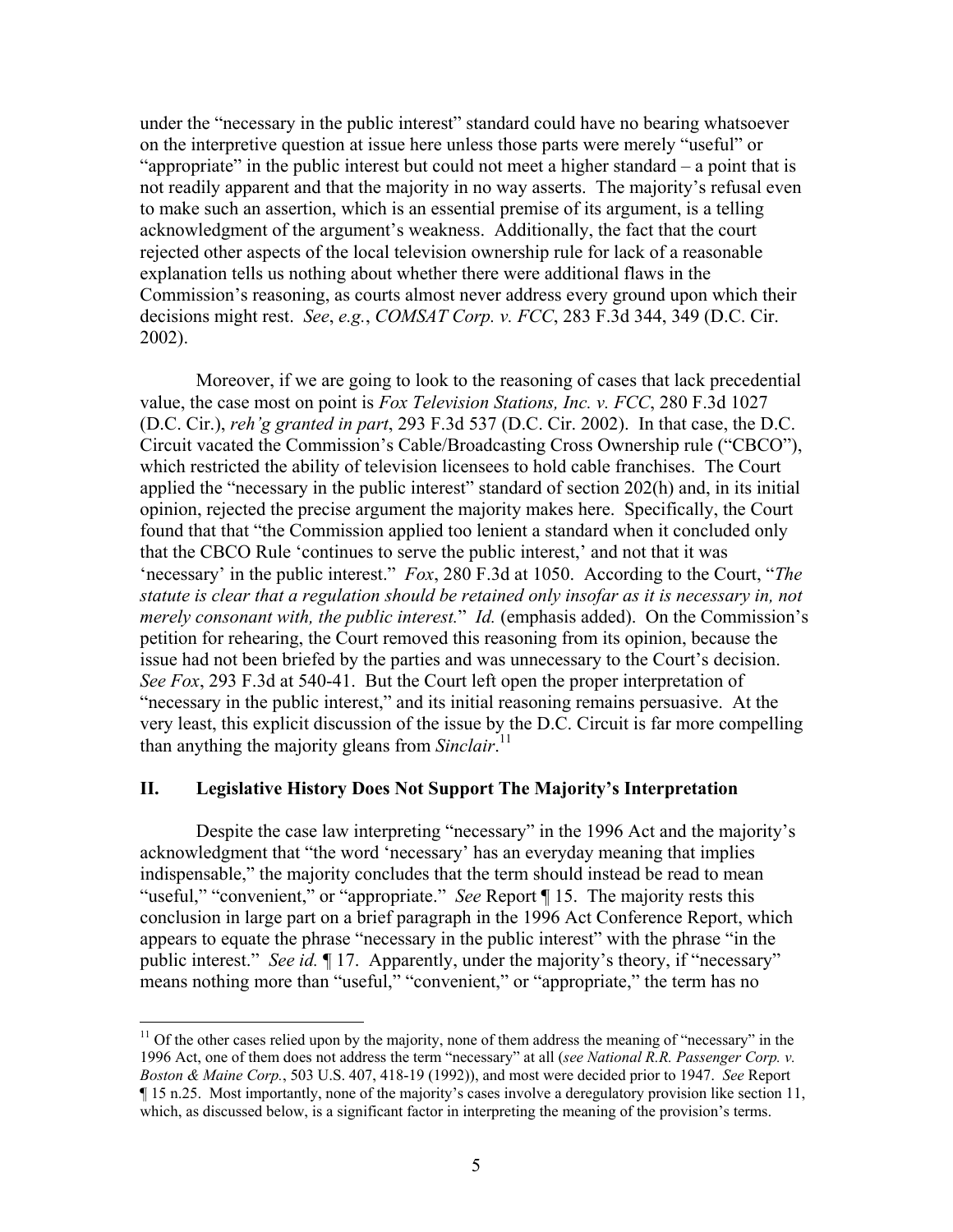meaning at all when attached to the phase "in the public interest." Indeed, there does seem to be no meaningful difference between saying something is "in the public interest" and saying that the same thing is "useful in the public interest" or "appropriate in the public interest." But whatever the merits of using legislative history to read the word "necessary" out of the statute, as the majority does – a problem I address in a moment – the majority's analysis does not take into account all of the relevant legislative history. In fact, there is ample evidence in the legislative history that "necessary" in section 11 was meant to have independent force and meaning. For example, the Senate Report on the bill that became the 1996 Act attaches independent meaning to the term "necessary," stating that the statute would require the Commission to "determine whether competition has made those regulations *unnecessary* to protect the public interest." S. Rep. No. 23, 104th Cong., 1st Sess. (Mar. 30, 1995) (emphasis added). Similarly, the bill's sponsor stated that the statute's biennial review provision would "ensure[] that regulations applicable to the telecommunications industry remain current and *necessary* in light of changes in the industry." 141 Cong. Rec. S7881-02, at S7887 (daily ed. Jun. 7, 1995) (statement of Sen. Pressler) (emphasis added) ("*Pressler Statement*").

 In any case, regardless how one interprets the 1996 Act's legislative history, it is hornbook law that "Legislative history is irrelevant to the interpretation of an unambiguous statute." *Davis v. Michigan Dept. of Treasury*, 489 U.S. 803, 808 n.3  $(1989)$ .<sup>12</sup> As both the Supreme Court and D.C. Circuit have found, the meaning of "necessary" in the 1996 Act is clear. Accordingly, "we do not resort to legislative history." *Ratzlaf v. United States*, 510 U.S. 135, 147-48 (1994). Moreover, the majority does not seek to use legislative history merely to add an interpretive gloss to section 11. Instead, the majority wishes to read the word "necessary" completely out of the statute. The majority's argument thus runs up against another basic principle: "It is a timehonored tenet that [a]ll words and provisions of statutes are intended to have meaning and are to be given effect, and no construction should be adopted which would render statutory words or phrases meaningless, redundant, or superfluous." *Lopez-Soto v. Hawayek*, 175 F.3d 170, 173 (1st Cir. 1999) (citation and quotation marks omitted).<sup>13</sup> Accordingly, the majority's interpretation is simply untenable.

## **III. The Statute's Context (As Well As Its Text) Undermines The Majority's Interpretation**

 Finally, the majority argues that "context" supports its interpretation. The majority points to section 201(b) of the Communications Act, which grants the Commission authority "to prescribe such rules and regulations as may be necessary in the public interest to carry out the provisions of this chapter." 47 U.S.C. § 201(b). The majority argues that this provision has not been interpreted to require anything more than a showing that a regulation is in the public interest. *See* Report ¶ 18 & n.33. According

<sup>12</sup> A*ccord Circuit City Stores, Inc. v. Adams*, 532 U.S. 105, 119 (2001); *PanAmSat Corp. v. FCC*, 198 F.3d 890, 895 (D.C. Cir. 1999).

<sup>13</sup> S*ee also Department of Revenue of Oregon v. ACF Indus., Inc*., 510 U.S. 332, 340 (1994) (It is an "elementary canon of construction that a statute should be interpreted so as not to render one part inoperative.") (citation and quotation marks omitted).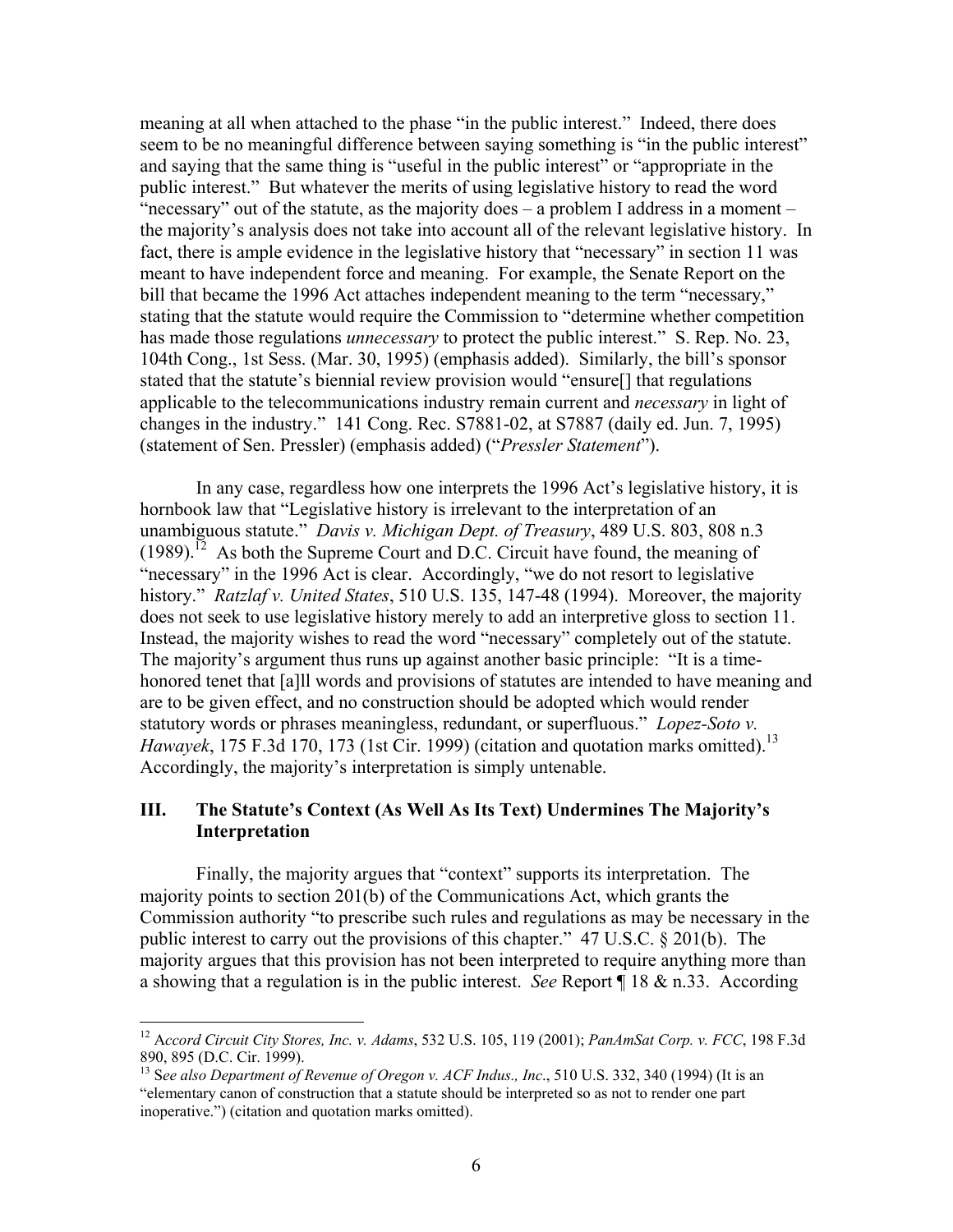to the majority, reading section 11 to require a greater showing when deciding whether to retain a rule would "unreasonably hold the Commission to a different and higher standard in deciding whether to retain an existing rule in a biennial review proceeding than in deciding whether to adopt a rule in the first place." *Id.* ¶ 18. Such a result, the majority argues, would render section 11 an "absurdity." *Id.* ¶ 18 n.35.

 This argument suffers from multiple flaws. To begin with, there is nothing "absurd" in having a more permissive standard for deciding whether to adopt a rule in the first instance than for deciding whether to retain a rule where competition has developed. A decision whether to adopt a rule is necessarily a predictive judgment that cannot be based on actual evidence of the rule's impact. It would make little sense, in that context, to hold the Commission to a more significant burden to justify the rule. Rather, what reasonably can be expected of the Commission before a rule is adopted is a determination whether the rule is likely to be necessary in the public interest. Indeed, as discussed below, the text of section 201(b) acknowledges that fact, granting the Commission authority to adopt rules that "*may* be necessary in the public interest." 47 U.S.C. § 201(b) (emphasis added).

 Once a rule has been in place at least two years, however, we can assess the rule in light of actual experience. We will then have evidence of the rule's impact and are capable of meeting a greater burden to justify the rule. Under section 11, moreover, this greater burden is triggered only where competition has developed, which, as I discuss below, recognizes the importance Congress placed on the need for regulatory restraint in the presence of competition. The majority's suggestion that the Commission might continually readopt rules under section 201(b) that were required to be repealed pursuant to section 11 (*see* Report ¶ 18) is a straw man: Where competition has developed, the Commission's judgment about whether to adopt a rule will necessarily be informed by section 11's – and, for that matter, the entire 1996 Act's – admonition to exercise regulatory restraint in the presence of competition.

 Unlike the majority's interpretation, moreover, my view that the standards of section 11 and section 201(b) differ is supported by the text of the provisions. In contrast to section 11, section 201(b) is phrased in lenient, permissive terms: "The Commission may prescribe such rules and regulations as *may* be necessary in the public interest to carry out the provisions of this chapter." 47 U.S.C. § 201(b) (emphasis added). Section 201(b) thus makes clear that a decision whether to adopt a rule is held to a different standard than the decision whether to retain a rule. Unlike a decision to retain a rule, the decision to adopt a rule is, as discussed above, necessarily predictive and cannot be based on actual evidence of the rule's operation. Under section 201(b), such a decision can be justified if it is likely to – or " $may$ " – be necessary in the public interest. This stands in marked contrast to section 11's mandate to retain a rule only if it is necessary in the public interest, without any qualifications.

 The majority offers no basis whatsoever for equating these determinations. The majority simply reads the determination that a rule "*may* be necessary in the public interest" to be identical to the determination that a rule is "necessary in the public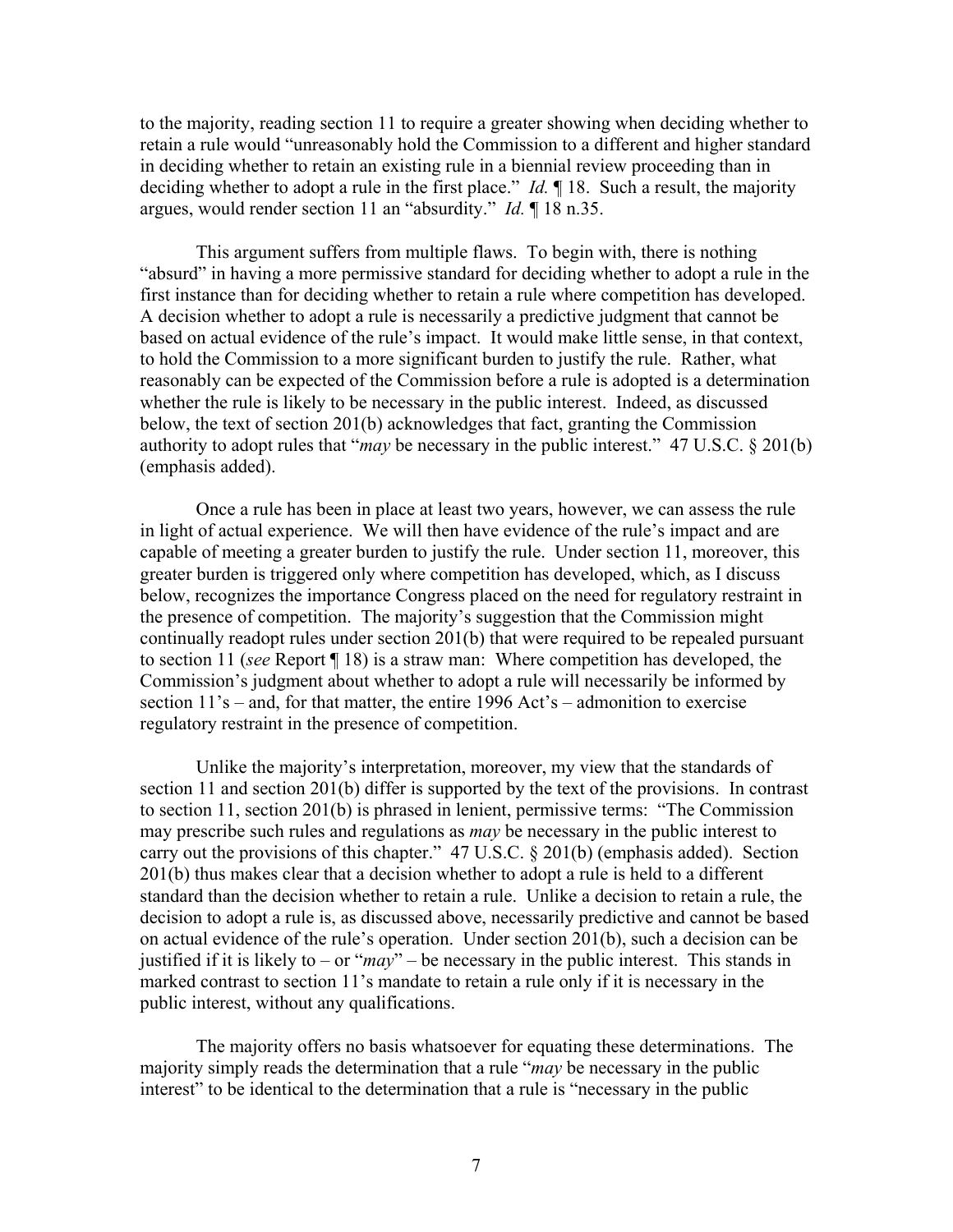interest," which the majority has already argued means exactly the same thing as "in the public interest." Again, the only way to make sense of the majority's argument is to read words completely out of the statute. As the majority itself argues, it is better to presume that "Congress meant what it said." Report  $\P$  17 n.32.<sup>14</sup>

 The contexts in which section 11 and section 201(b) were enacted were also quite different. Section 201(b) was enacted in 1938, a time when there was no competition in telecommunications. The entire purpose of this provision, as well as the 1934 Communications Act, was to *grant* the Commission regulatory authority. Section 11 and the 1996 Act, in contrast, were part of a fundamental "paradigm shift" to *limit* regulatory authority. *Pressler Statement*, 141 Cong. Rec. S7881-02 at S7888. While previous legislative efforts assumed "the concept of regulated monopoly as a given" – "that monopoly, like the poor, would always be with us" – the 1996 Act is based on the recognition that competition – not regulation – will maximize consumer welfare. *Id.* The 1996 Act was intended "*to promote competition and reduce regulation*." Preamble to the Telecommunications Act of 1996, Pub. Law. No. 104-104, § 202, 110 Stat. 56 (1996) (emphasis added). It "was an unusually important legislative enactment. . . . *[I]ts primary purpose was to reduce regulation* . . . ." *Reno v. ACLU*, 521 U.S. 844, 857 (1997) (emphasis added) (quotation marks omitted). Section 11 was intended to be a significant part of the 1996 Act's deregulatory program. Entitled "regulatory reform," the provision was meant to reduce regulation and to constrain the Commission's authority. Congress wanted to ensure that, "[e]very 2 years . . . all the rules and regulations will be on the table." *Pressler Statement*, 141 Cong. Rec. S7881-02 at S7888.

 The biggest problem with the majority's argument, however, is it that it would, to use the majority's terms, "render section 11 an absurdity." Report ¶ 18 n.35. That is because – irrespective of section 11 – the Commission already has an obligation to maintain only those rules that are in the public interest. *See Washington Ass'n for Television and Children v. FCC*, 665 F.2d 1264, 1268 (D.C. Cir. 1981) (The Commission's "statutory mandate. . . [prohibits] employ[ing] a policy that, by its own determination, did not serve the public interest.").<sup>15</sup> On the majority's interpretation, section 11 would merely restate this obligation – and, even then – only in limited circumstances. As the majority rightly emphasizes, section 11 requires a finding of meaningful competition before its obligation to repeal or modify a rule comes into play. There must be a "causal connection" between the existence of competition and a finding that a regulation is no longer "necessary in the public interest." Report ¶ 23. Thus, under

<sup>&</sup>lt;sup>14</sup> The language of section 201(b) also answers the majority's argument based on section 11's use of the phrase "*no longer* necessary in the public interest": it argues that the phrase "'*no longer* necessary' clearly implies that such regulations were once 'necessary in the public interest.'" Separate Statement of Chairman Powell and Commissioner Abernathy; *see also* Report ¶ 17 n.32. Under section 201(b), however, the Commission must determine that a rule "*may* be necessary in the public interest" in order to adopt it in the first instance. Section 11's mandate to repeal or modify rules "*no longer* necessary in the first instance" simply acknowledges that the rule "may" have been necessary in the public interest previously.

<sup>15</sup> *See also National Broadcasting Co. v. United States*, 319 U.S. 190, 225 (1943) ("If time and changing circumstances reveal that the 'public interest' is not served by application of the Regulations, it must be assumed that the Commission will act in accordance with its statutory obligations.").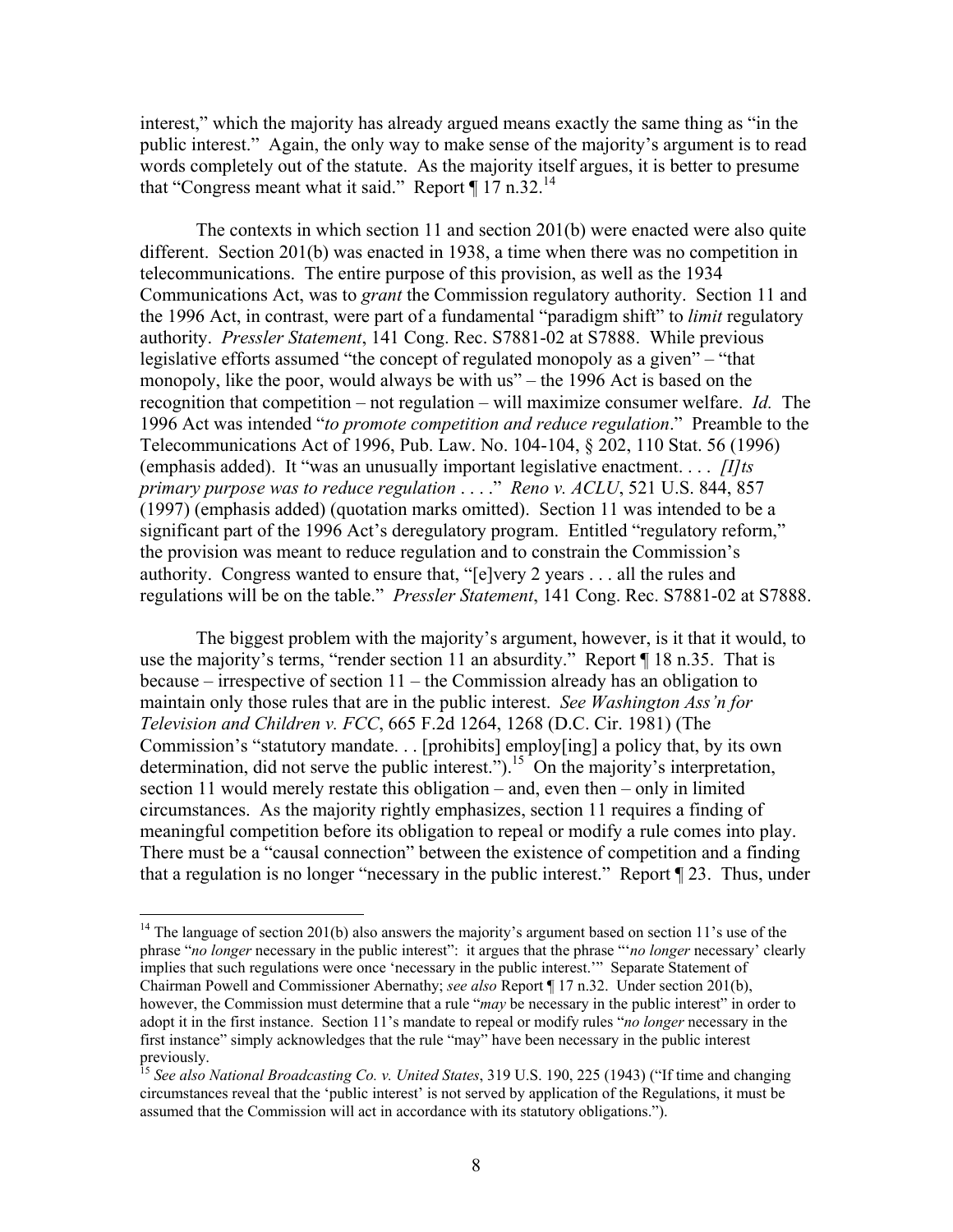the majority's theory, the Commission properly could, in a section 11 proceeding, acknowledge that numerous regulations are no longer in the public interest but maintain them because their lack of support was not due to the presence of competition. *See id.* ¶¶ 23-27.

 The majority insists that it does not read the statute in this manner. At least according to the Chairman and Commissioner Abernathy, "If the Biennial Review process identifies rules that have become obsolete based on factors other than competition . . . the broad and clear deregulatory goals of the Act and our general public interest obligations require that we modify or eliminate such rules." Separate Statement of Chairman Powell and Commissioner Abernathy. The problem with this assertion, however, is that it renders the presence or absence of competition completely irrelevant. Whether or not there is meaningful competition, a rule that is no longer in the public interest must be repealed or modified. The only thing that turns on a finding of competition is apparently the legal citation attached to a rule's repeal or modification. If that is the case, why would Congress require a finding of meaningful competition at all? This reading of section 11 is, in the majority's words, "dysfunctional[]" at best. *Id.* ¶ 15 n.22.

 In my view, a critical aspect of section 11 and the 1996 Act's deregulatory scheme – and one lost in the majority's interpretation – is the notion that, where competition is present, competition – and not regulation – is the best method of delivering choice, innovation, and affordability to our nation. Congress thus made the presence or absence of meaningful competition a crucial factor in determining the nature and extent of regulation. Where there is such competition, Congress intended there to be deregulation. For example, in section 271, Congress conditioned Bell Operating Company entry into the long-distance market on the extent of competition in local markets. *See* 47 U.S.C. § 271. And, in section 10, Congress directed the Commission to examine "competitive market conditions" in deciding whether to grant a petition for forbearance. 47 U.S.C. § 160(b). Similarly, section 11 requires a finding of meaningful competition before its obligation to repeal or modify a rule comes into play.

 Unlike the majority's interpretation, my reading of section 11 gives meaning to Congress's admonition that the Commission condition deregulation on the presence of competition. Where meaningful competition is not present, Congress understood the importance of regulation, and the Commission has some latitude to maintain regulations. But where meaningful competition is present, Congress believed that competition will maximize consumer welfare and that regulation may be unnecessary and potentially harmful. As the majority acknowledges, where competition is present, "Section 11 creates a presumption in favor of repealing or modifying covered rules." Report ¶ 28. In such circumstances, the burden shifts to the Commission to justify why continued regulation is "necessary in the public interest." In making that judgment, the Commission should not be able simply to rest on the ground that the regulation at issue served some public interest purpose and that no one has proved that is no longer the case. The issue is whether the regulation is superior to competition and still needed to serve that purpose. We should have to undertake a substantive and factual examination of the